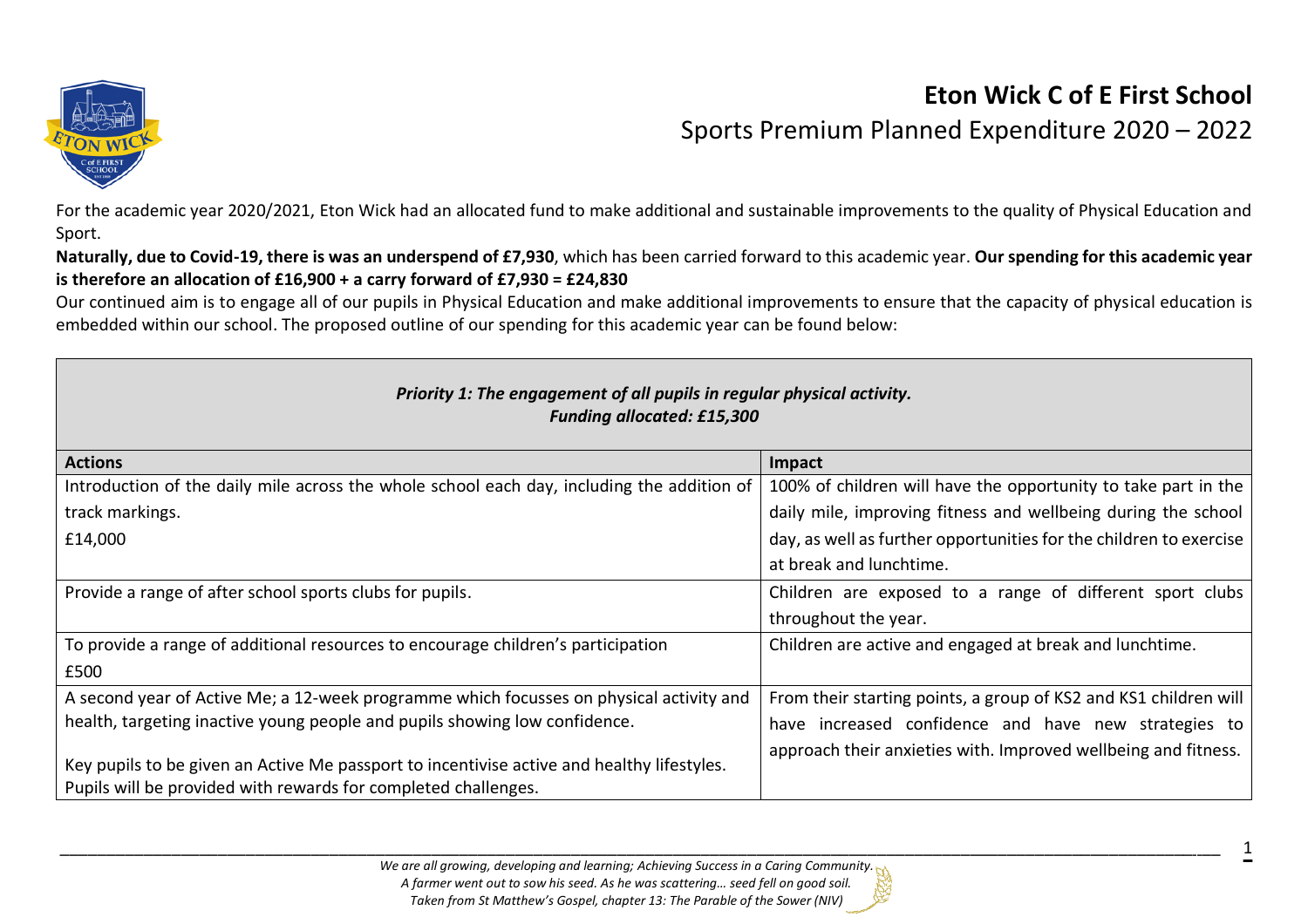| Repairs and maintenance to sports equipment. | Equipment is safe for all children to use as part of the physical |  |  |  |
|----------------------------------------------|-------------------------------------------------------------------|--|--|--|
| £800                                         | activity lessons.                                                 |  |  |  |
| Evaluation:                                  |                                                                   |  |  |  |
|                                              |                                                                   |  |  |  |

| Priority 2: The profile of Physical Education, School Sport and Physical Activity is raised across the school as a tool for whole school improvement.<br><b>Funding allocated: £8825</b> |                                                                    |  |  |  |
|------------------------------------------------------------------------------------------------------------------------------------------------------------------------------------------|--------------------------------------------------------------------|--|--|--|
| <b>Actions</b>                                                                                                                                                                           | Impact                                                             |  |  |  |
| PE lead to attend PLT days; teacher to feed back to all colleagues                                                                                                                       | All staff are aware of new strategies and are teaching children    |  |  |  |
| £600                                                                                                                                                                                     | within their PE sessions. Children exposed to high quality         |  |  |  |
|                                                                                                                                                                                          | teaching                                                           |  |  |  |
| Real PE embedded within school (a unique child-centred approach that transforms how PE                                                                                                   | Teachers will have a progressive, easy to follow scheme of         |  |  |  |
| is taught which engages and challenges every child), to improve the quality of provision                                                                                                 | work.                                                              |  |  |  |
| and for adults and children to have a greater understanding of health and wellbeing.<br>£300                                                                                             | Improved confidence for staff delivering PE.                       |  |  |  |
|                                                                                                                                                                                          | Children's development of agility, balance and coordination,       |  |  |  |
|                                                                                                                                                                                          | alongside healthy competition and cooperative learning             |  |  |  |
| To use WSSP (Windsor Schools Sports Partnership) as a tool to help us monitor and                                                                                                        | Children in KS1 and KS2 exposed to a range of festivals and        |  |  |  |
| improve standards through training and competitions. £7925                                                                                                                               | competitions, increasing engagement and understanding of<br>sport. |  |  |  |
| Evaluation:                                                                                                                                                                              |                                                                    |  |  |  |
|                                                                                                                                                                                          |                                                                    |  |  |  |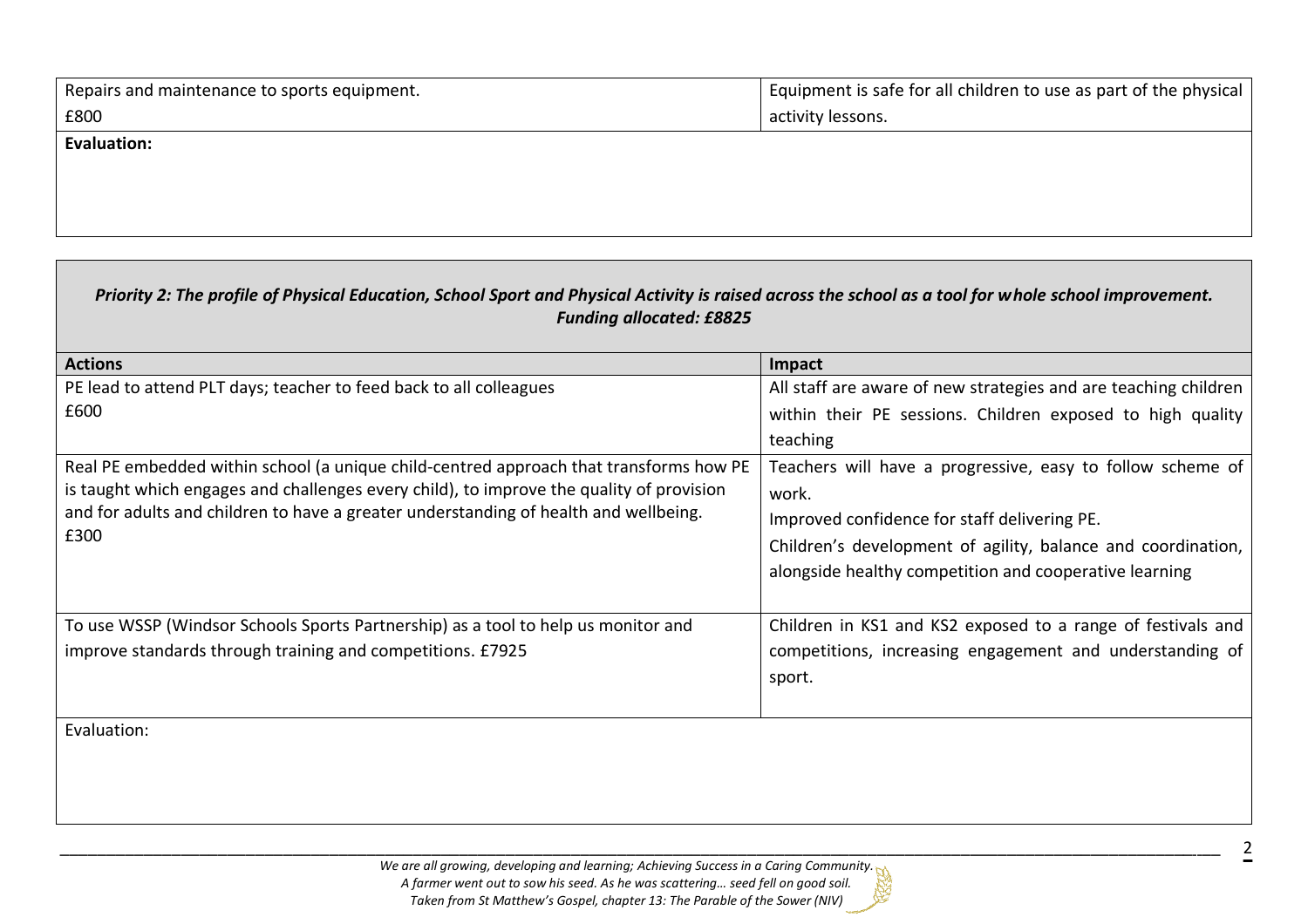| Priority 3: Increased confidence, knowledge and skills of all staff in teaching PE and sport<br><b>Funding allocated: £1295</b> |                                                                  |  |  |  |
|---------------------------------------------------------------------------------------------------------------------------------|------------------------------------------------------------------|--|--|--|
| <b>Actions</b>                                                                                                                  | Impact                                                           |  |  |  |
| Real PE refresher training for staff - £545                                                                                     | All teachers are confident in teaching PE to children, and have  |  |  |  |
|                                                                                                                                 | an increased awareness of the teaching of PE alongside           |  |  |  |
|                                                                                                                                 | wellbeing.                                                       |  |  |  |
| Subject Leader mentoring and monitoring of PE teaching and learning. £600                                                       | Due to covid-19 - additional training and monitoring.            |  |  |  |
| PLT days (Primary Leadership Training)                                                                                          | PE lead to be kept up to date with statutory requirements, as    |  |  |  |
|                                                                                                                                 | well as new initiatives, and planning ideas. Information to be   |  |  |  |
|                                                                                                                                 | cascaded to all staff, increasing knowledge.                     |  |  |  |
| Training for teaching assistants and lunchtime controllers to enhance physical activity and                                     | Specific training will encourage staff to be given strategies to |  |  |  |
| break and lunch times                                                                                                           | use during playtime and lunchtime, increasing behaviour and      |  |  |  |
|                                                                                                                                 | wellbeing of children during the school day.                     |  |  |  |
| £150                                                                                                                            | Increased confidence of staff.                                   |  |  |  |
| Evaluation:                                                                                                                     |                                                                  |  |  |  |
|                                                                                                                                 |                                                                  |  |  |  |
|                                                                                                                                 |                                                                  |  |  |  |
|                                                                                                                                 |                                                                  |  |  |  |
|                                                                                                                                 |                                                                  |  |  |  |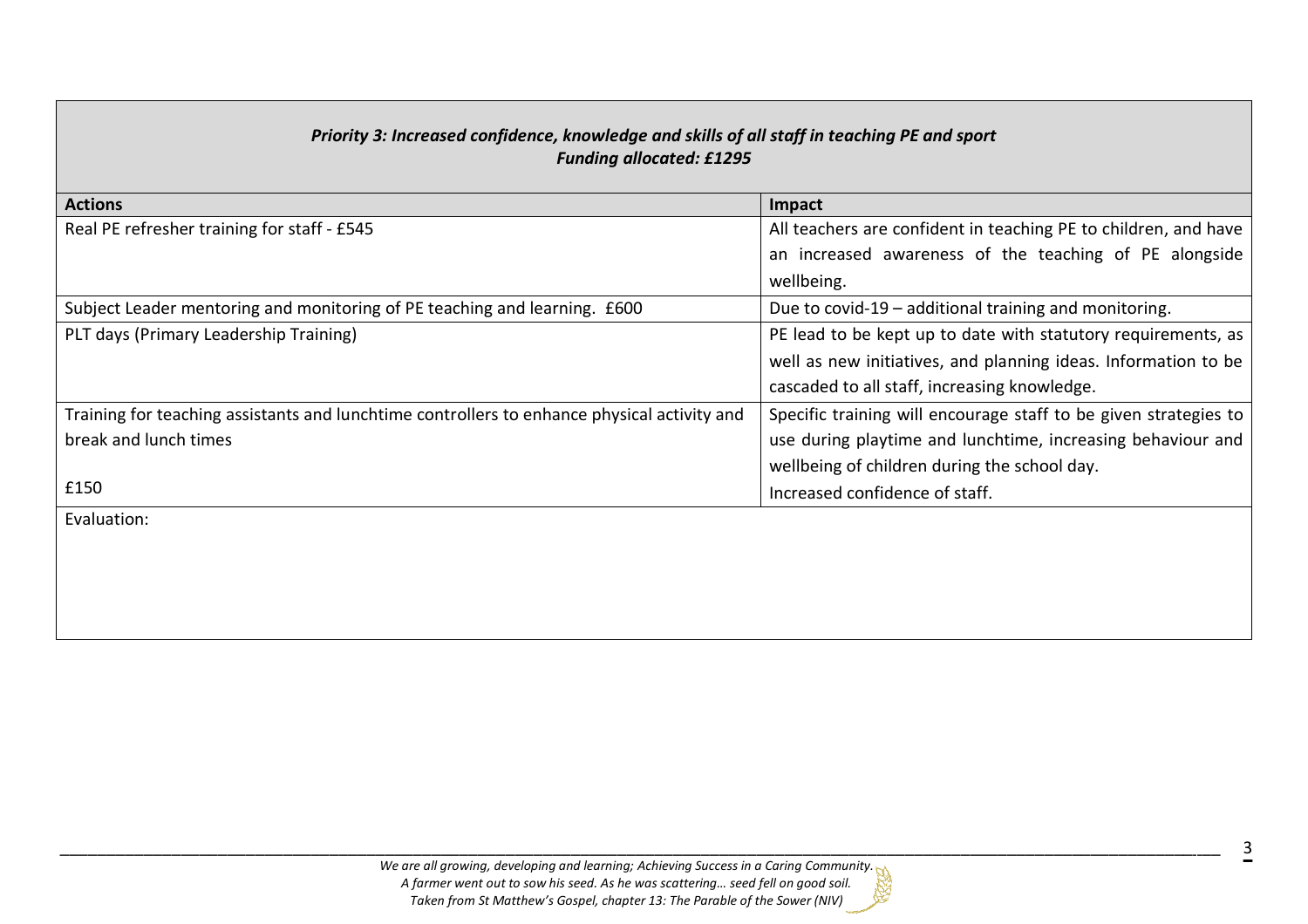| Priority 4: Broader experience of a range of sports and activities offered to all pupils<br><b>Funding allocated: £150</b>                       |                                                                                                                                                              |  |  |  |  |  |
|--------------------------------------------------------------------------------------------------------------------------------------------------|--------------------------------------------------------------------------------------------------------------------------------------------------------------|--|--|--|--|--|
| <b>Actions</b>                                                                                                                                   | Impact                                                                                                                                                       |  |  |  |  |  |
| A range of after school clubs offered by a range of providers and staff, including kick<br>boxing, netball, rounders, football and dance<br>£150 | Children are exposed to a range of exercises and games (which<br>may not associate with exercising).<br>Increased<br>they<br>engagement, and clubs are full. |  |  |  |  |  |
| PE lead to work with professionals including WSSP and Teach Active to provide a bank of                                                          | Teachers have access to a range of resources to support their                                                                                                |  |  |  |  |  |
| planning for different sports for curriculum uses, including maths and English                                                                   | planning and delivery of lessons across the curriculum                                                                                                       |  |  |  |  |  |
| Evaluation:                                                                                                                                      |                                                                                                                                                              |  |  |  |  |  |

| Priority 5: Increased participation in competitive sport<br><b>Funding allocated: £300</b> |                                                                    |  |  |
|--------------------------------------------------------------------------------------------|--------------------------------------------------------------------|--|--|
| <b>Actions</b>                                                                             | Impact                                                             |  |  |
| Development of Active Me to key groups of children in KS2                                  | Key groups to have a better understanding on the effect of healthy |  |  |
| £200                                                                                       | bodies and healthy minds. Children will have a programme for both  |  |  |
| (update: From March 2021: Active me now included as part of the WSSP SLA)                  | in and out of school.                                              |  |  |
| WSSP inter school sports competitions for pupils in all years, including transport and     | Children will have a greater understanding of healthy competition, |  |  |
| teaching assistant cover.                                                                  | and the importance of participation.                               |  |  |
| £100                                                                                       |                                                                    |  |  |
| Evaluation:                                                                                |                                                                    |  |  |
|                                                                                            |                                                                    |  |  |